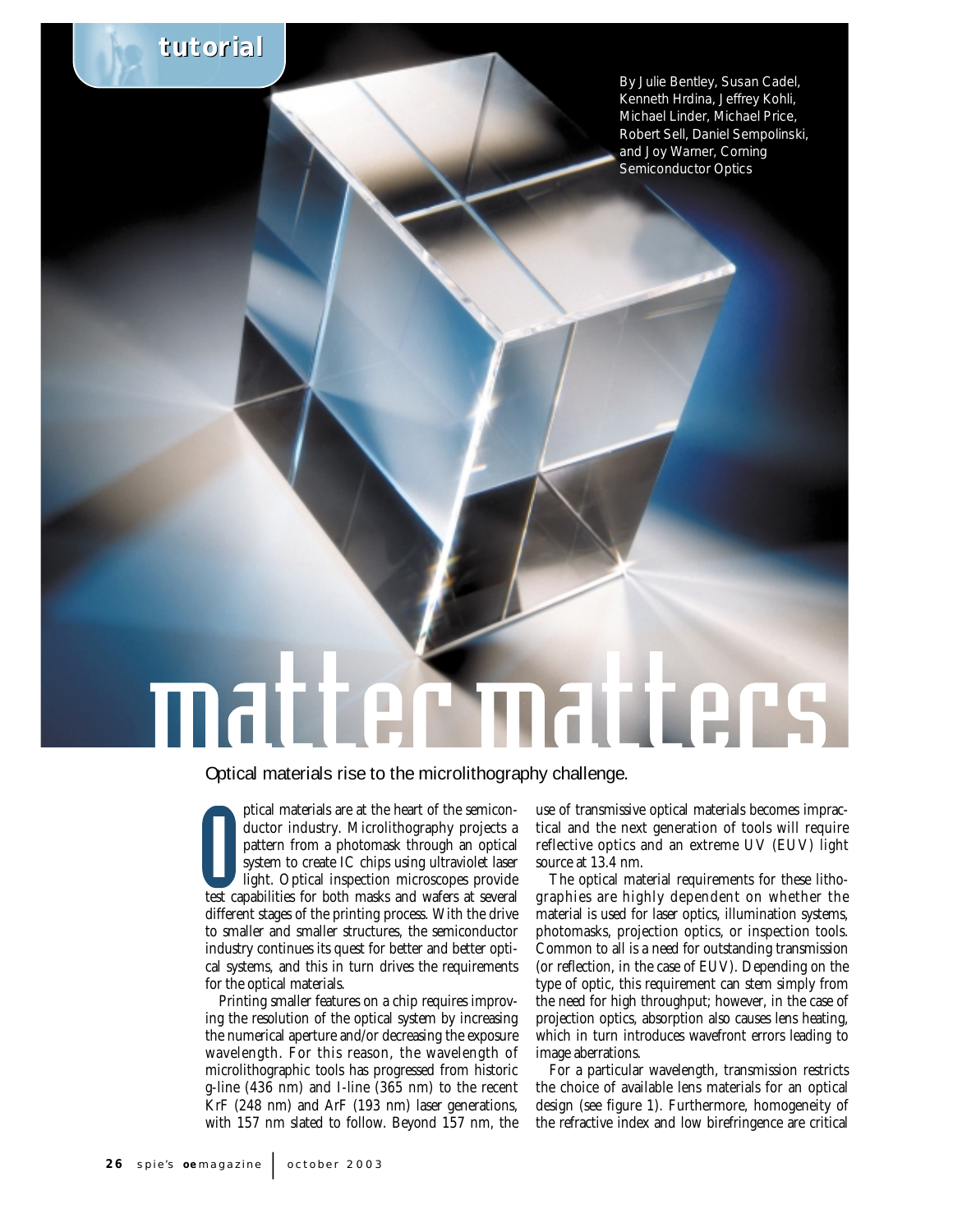parameters that limit the material available for use in projection optics, while resistance to laser damage is more critical for laser optics and stepper illumination systems due to the high fluence on these components.

Historically, projection and illumination systems in steppers and inspection systems have used selected optical glasses or synthetic fused silica for 365-nm, and synthetic fused silica for 248-nm and 193-nm.  $CaF<sub>2</sub>$  is used for some elements at 193 nm, and it is the sole viable material at 157 nm. For reflective optics in EUV, materials with extremely low thermal expansion such as ULE glass (Corning Inc.; Corning, NY) or glass ceramics such as Zerodur (Schott Glass; Duryea, PA) are the materials of choice.

## fused silica

Fused, or vitreous, silica is the material of choice for most 248-nm and many 193-nm applications because it provides an economical combination of optical transmission, laser damage resistance, and refractive index homogeneity. The industry also has a large cumulative body of experience in polishing this glass.

The physical properties of fused silica are controlled by thermal history and by trace levels of impurities and structural defects. It is a very viscous material compared to other common commercial glasses and must be processed at temperatures in excess of 1800°C. The high temperatures limit the options for working or homogenizing the glass without introducing metal contaminants, which can degrade UV transmission.

The tight lithographic specifications for UV transmission translate into the need to control metal contaminants at the parts-per-billion level. Key to meeting this purity requirement is the use of chemical precursors, such as organic siloxanes or  $SiCl<sub>4</sub>$ , because these materials can be distilled to levels of very high purity.

The precursor vapor is normally fed into the hydrogen/oxy-





gen or natural gas/oxygen flame, where it reacts to form a stream of fine silica particles. These particles can be captured, depending on the temperature of the deposition zone, as a dense glass or as a porous body. Both approaches use special thermal treatments such as reflow and slow anneals to control index homogeneity, birefringence, and changes induced by prolonged UV exposure.

Non-metallic contaminants also impact the optical properties of fused silica, in both positive and negative fashions. Molecular hydrogen provides benefits for laser damage resistance, acting as a passivating agent for induced transmission change. It performs this task mainly by reacting with and altering the absorption properties of the defects that occur during prolonged exposure to UV radiation so that they do not absorb light at the eventual exposure wavelengths. Concentration of molecular hydrogen is usually established during glass formation or in post-forming impregnation steps.

Recent materials studies have shown that the addition of fluorine improves transmission and laser damage resistance properties, especially at 157 nm, possibly by eliminating the strained bond sites that are most readily damaged under UV exposure.

Chlorine is detrimental to UV transmission. The chlorine-free precursors do not generate hydrochloric acid as a manufacturing byproduct or leave residual chlorine in the glass. If chlorine remains after forming or chemical drying, it has to be removed prior to consolidation with flushing treatments.

## calcium fluoride

Although single crystals of various fluorides such as  $CaF<sub>2</sub>$ ,  $MgF<sub>2</sub>$ , and so on are difficult to produce in high quality and quantity, they offer high deep-UV transparency, which results from their large bandgap. They are also highly resistant to laser damage, with transmission only weakly dependent upon laser fluence. Among these fluorides,  $CaF<sub>2</sub>$  is the most commonly used for microlithography applications.

Although  $CaF<sub>2</sub>$  exhibits cubic crystal symmetry, its optical behavior is not identical in all orientations. The photon wave vector introduces a term that effectively disrupts symmetry in the crystal, hence introducing intrinsic birefringence. Cubic crystals are optically isotropic only in the limit in which the wavelength of light is infinite compared with interatomic dimensions. At visible wavelengths this is an excellent approximation, but at UV wavelengths such as 193 nm, the atomic crystalline structure influences light differently for different propagation directions; thus, the intrinsic birefringence. Clocking  $CaF<sub>2</sub>$  lens blanks along different crystallographic orientations is a method to compensate for intrinsic birefringence in a lens barrel (see **oe***magazine*, March 2002, p. 23). In addition to intrinsic effects, stress-induced birefringence is also an important consideration that may vary with orientation and fabrication process.

Microlithography applications require  $CaF<sub>2</sub>$  lens blanks approximately 300 mm in diameter and more than 50-mm thick. The predominant method for producing these large crystals is the Bridgman or Bridgman-Stockbarger technique.